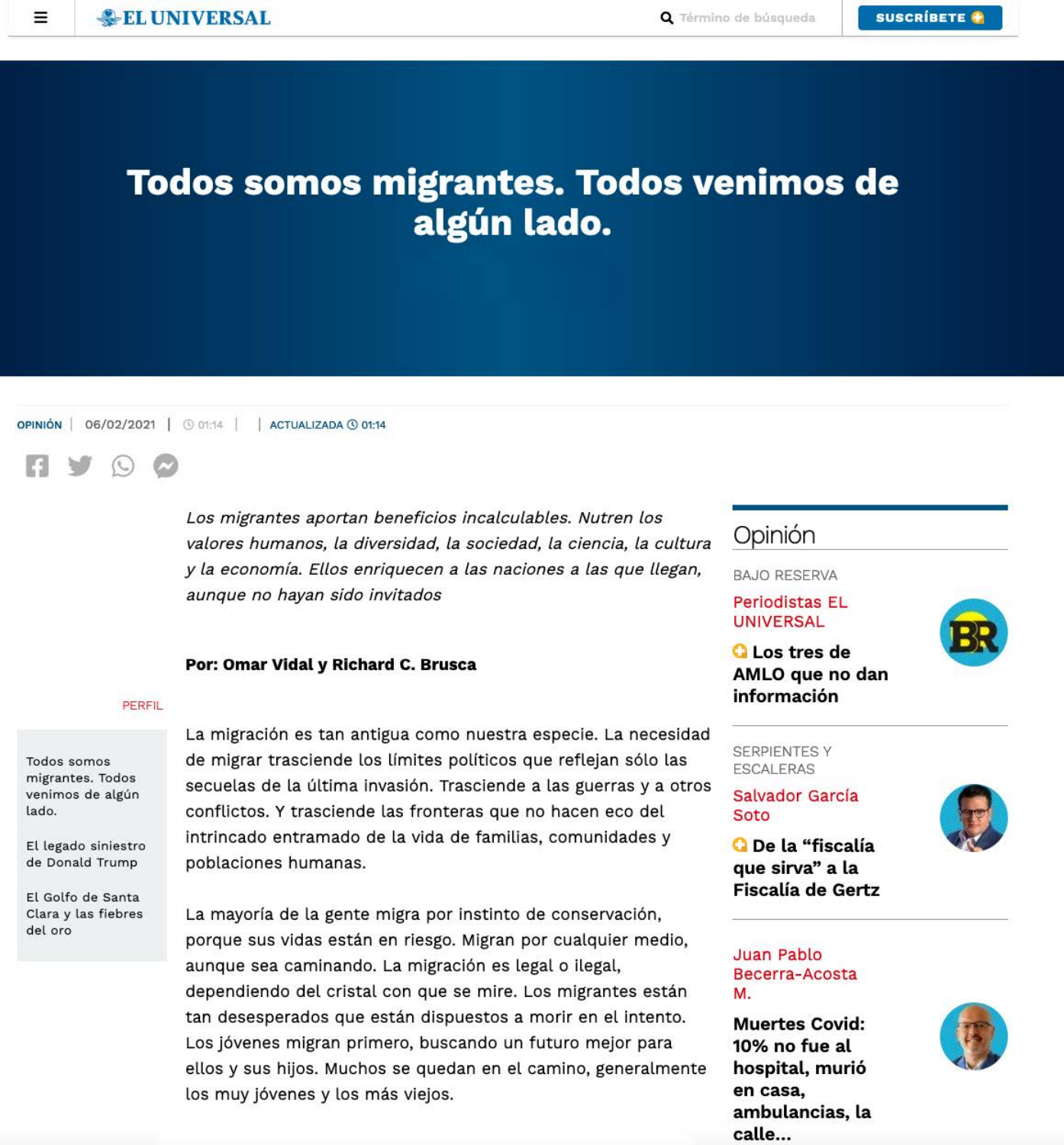Los migrantes no vienen solos; traen beneficios incalculables con ellos. Traen alimentos que nutren los valores humanos, la diversidad, la sociedad, la ciencia, la cultura, la economía. Enriquecen a las naciones a las que llegan, aunque no hayan sido invitados. Hemos investigado y escrito sobre los migrantes y pueblos indígenas de México y Centroamérica; y uno de nosotros ha sido voluntario en albergues y clínicas legales para migrantes en Arizona. Queremos compartir nuestro punto de vista sobre los migrantes latinoamericanos que llegan y permanecen indocumentados en Estados Unidos.

Lo hacemos con la esperanza de contribuir a un debate migratorio renovado, más humano, más compasivo e informado. Un debate que adquiere aún mayor relevancia ahora que el presidente y la vicepresidenta de Estados Unidos son, esencialmente, migrantes. Joe Biden tiene ancestros franceses y su trastatarabuelo emigró de Inglaterra a Maryland en 1822. Kamala Harris es hija de madre india y padre jamaiquino.

Estados Unidos es una nación de migrantes. Siempre lo ha sido y siempre lo será. Los primeros migrantes llegaron del Reino Unido y dieron lugar al nacimiento del país. Desde ese día los migrantes han llegado de muchos países. Y todos han contribuido al gran Sueño Americano, y ahora son parte de él. En 1850 había 2.2 millones de inmigrantes en Estados Unidos; en 2018 eran ya casi 45 millones y uno de cada siete residentes había nacido en el extranjero. Para 2065, uno de cada tres estadounidenses será un inmigrante o tendrá padres inmigrantes-los hispanos constituirán 24% de esa población.

La inmensa mayoría de los migrantes que cruzan la frontera norte de México se van a Estados Unidos huyendo de penurias económicas y sociales en sus países de origen; agravadas aún más por el cambio climático y la destrucción ambiental. Van en búsqueda de seguridad, trabajo y dignidad. Algunas naciones centroamericanas-Honduras, Guatemala y El Salvador en particular-sufren condiciones económicas trágicas y el crimen, la violencia y la desesperanza que la pobreza engendra (en no poca medida causadas por una larga historia de intromisiones de Estados Unidos, empezando con las infames Guerras bananeras de 1899, hasta nuestros tiempos).

#### Manuel Gil Antón

La esperanza cristalizada en un enter

#### Santiago Corcuera Cabezut

<sup>"</sup>Alojamiento" de migrantes y solicitantes de asilo ante la **SCJN** 

#### **FOCUS**

**Ricardo Homs** 

**Rudos contra** técnicos

## **Amador Narcia**

**Q** Las "mañaneras" no son lo mismo sin **AMLO** 

La Belisario para Leona Vicario...

### Ángel Gilberto Adame

La última intervención























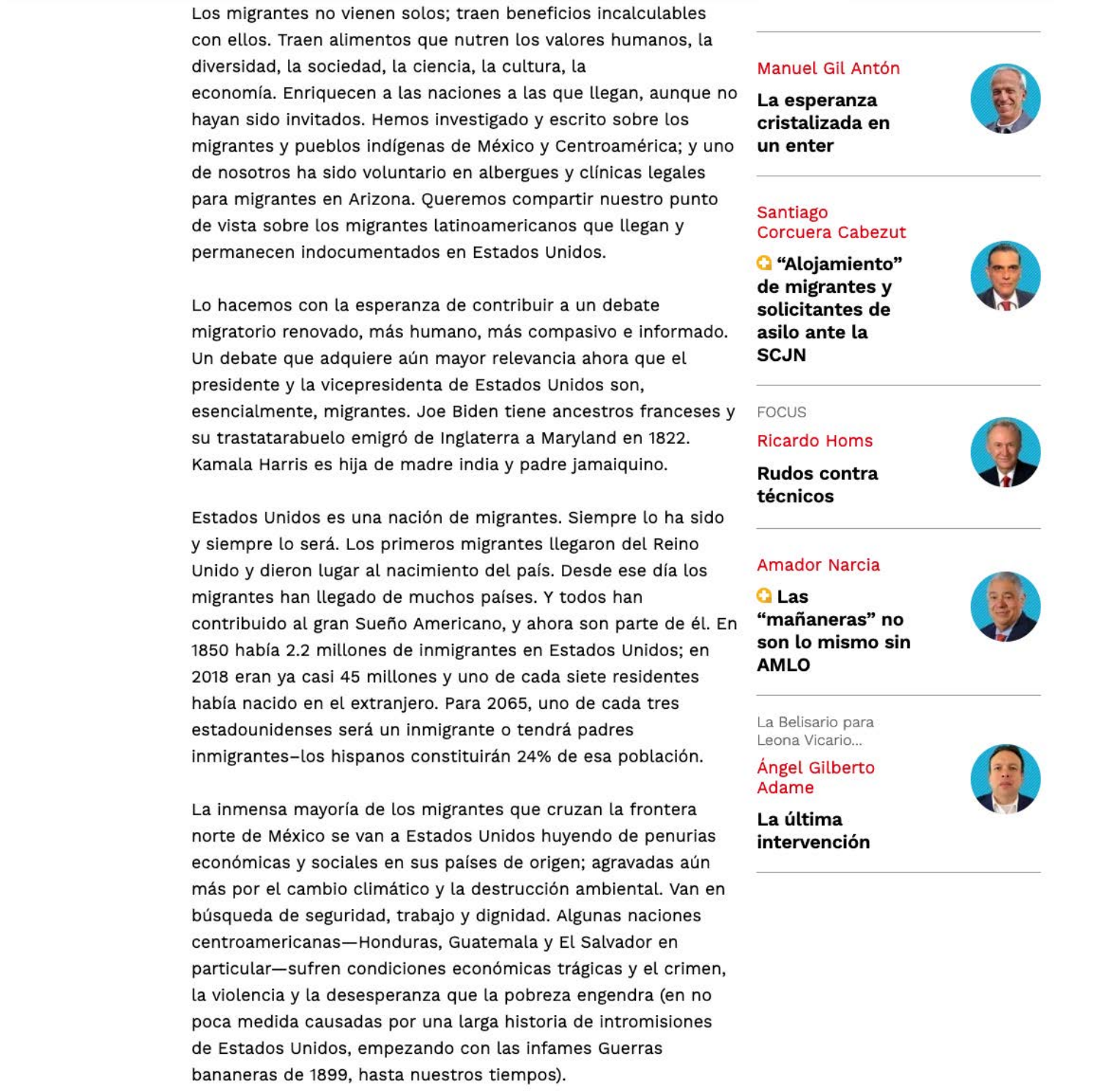La mayoría de los migrantes que cruzan la frontera entre México y Estados Unidos son familias rotas por el crimen organizado o la represión gubernamental. Son niños, jóvenes y viejos, que cargan los traumas desgarradores de la migración forzada. Son los desplazados del siglo 21 que llegan a Estados Unidos sin nada, excepto la esperanza de una vida mejor. Son refugiados, aunque no les confieran esa categoría formalmente. Trabajan como obreros y labriegos, jardineros y electricistas, trabajadoras del hogar, cocineros y meseros.

Hace mucho tiempo que el Congreso y los tribunales de Estados Unidos determinaron que todos los residentes tienen derecho a los servicios sociales esenciales, como servicio médico de emergencia y educación para sus hijos. Esto aplica a todos, sin distinción de raza, nacionalidad, preferencia sexual, creencia religiosa o condición migratoria. Es uno de los derechos humanos fundamentales que forjaron a esa nación.

Es un mito que los migrantes indocumentados perjudican a la economía estadounidense. La verdad es que aportan enormemente al crecimiento económico del país. Benefician a los consumidores disminuyendo los precios de bienes y servicios, y generalmente contribuyen mucho más en impuestos de lo que reciben en servicios gubernamentales. La legalización de los migrantes indocumentados aumentaría sus ingresos, promovería un mayor consumo y haría crecer el producto interno bruto de Estados Unidos.

Los migrantes indocumentados pagan impuestos sobre la renta, las ventas y la propiedad, tal y como lo hacen los residentes legales. Entre 50% y 75% de ellos pagan impuestos de seguridad social y Medicare (un programa del gobierno que provee atención médica a los ancianos y a otros que la necesiten). El Servicio de Impuestos Internos (IRS) calcula que seis millones de migrantes indocumentados presentan cada año su declaración de impuestos.

También es un mito que los migrantes indocumentados son una carga para el sistema educativo de Estados Unidos. Dos millones de ellos son niños en edad escolar, menos de 4% de los 54 millones de niños en edad escolar en todo el país. Su educación se costea con los impuestos locales y estatales que sus padres pagan. La mayoría de los estados recaudan más "impuestos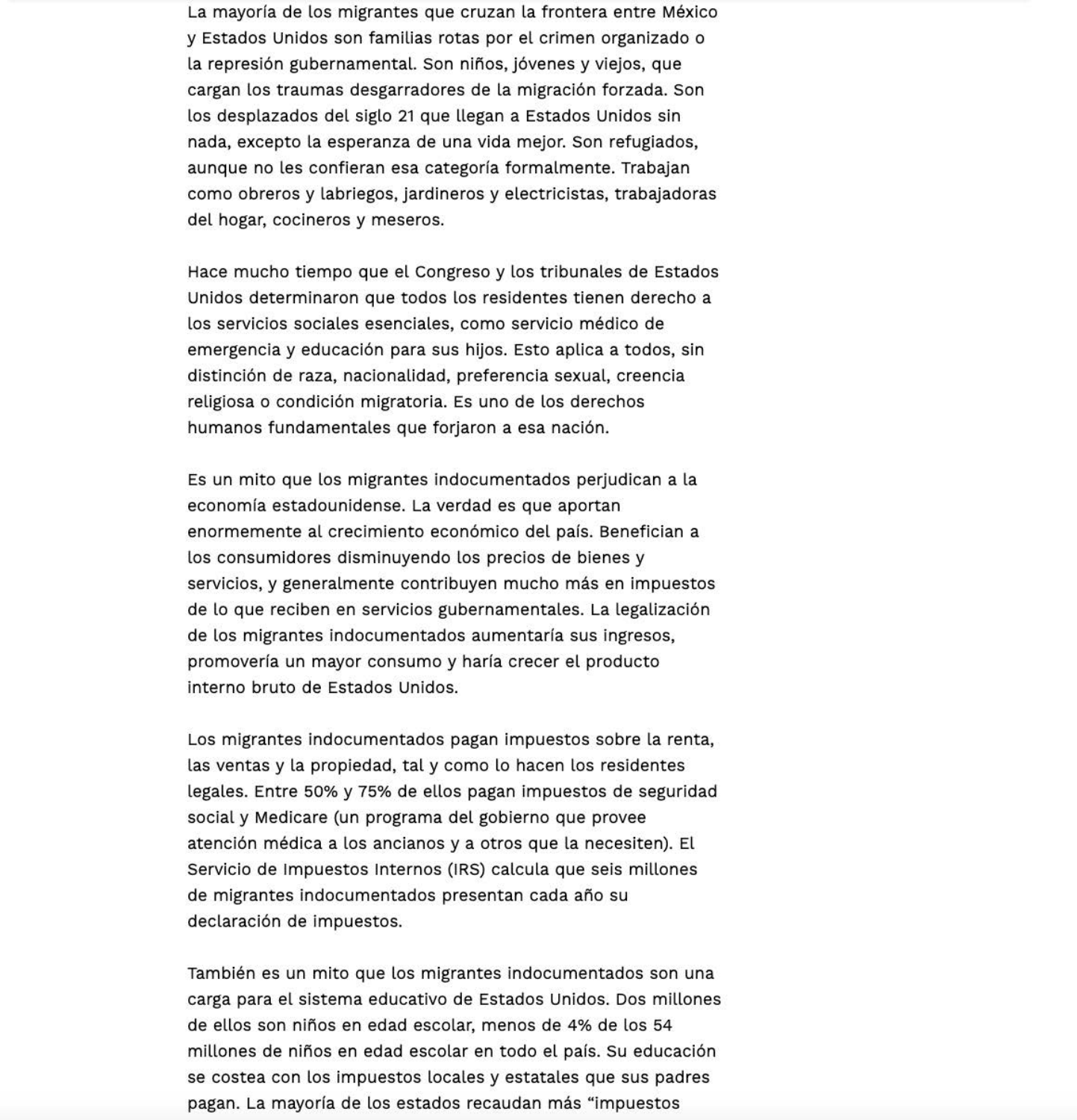escolares" de los migrantes indocumentados de lo que gastan en educar a sus hijos. Por ejemplo, Texas recauda 424 millones de dólares más en impuestos de estos migrantes de lo que paga en proporcionarles educación y asistencia médica.

La migración mundial es un reto enorme que trasciende barreras geopolíticas, económicas, étnicas y culturales. Si bien las acciones individuales son responsabilidad de cada nación, estamos convencidos de que la compasión, la solidaridad y la cooperación internacional son esenciales en la búsqueda de soluciones justas y perdurables para este cada vez más apremiante desafío global.

Los esfuerzos para proteger e integrar a los migrantes han sido a todas luces insuficientes. Tal yez debemos hacer un alto en el camino y revalorar nuestro enfoque sobre las políticas migratorias. Al final, no importa si la migración es en las Américas, Asia, África, Europa o Australia. Todos somos migrantes, todos venimos de algún lado y todos estamos conectados. Entenderlo y aceptarlo es quizás el paso más difícil; pero tal vez el más importante para poder avanzar.

TEMAS RELACIONADOS



Comentarios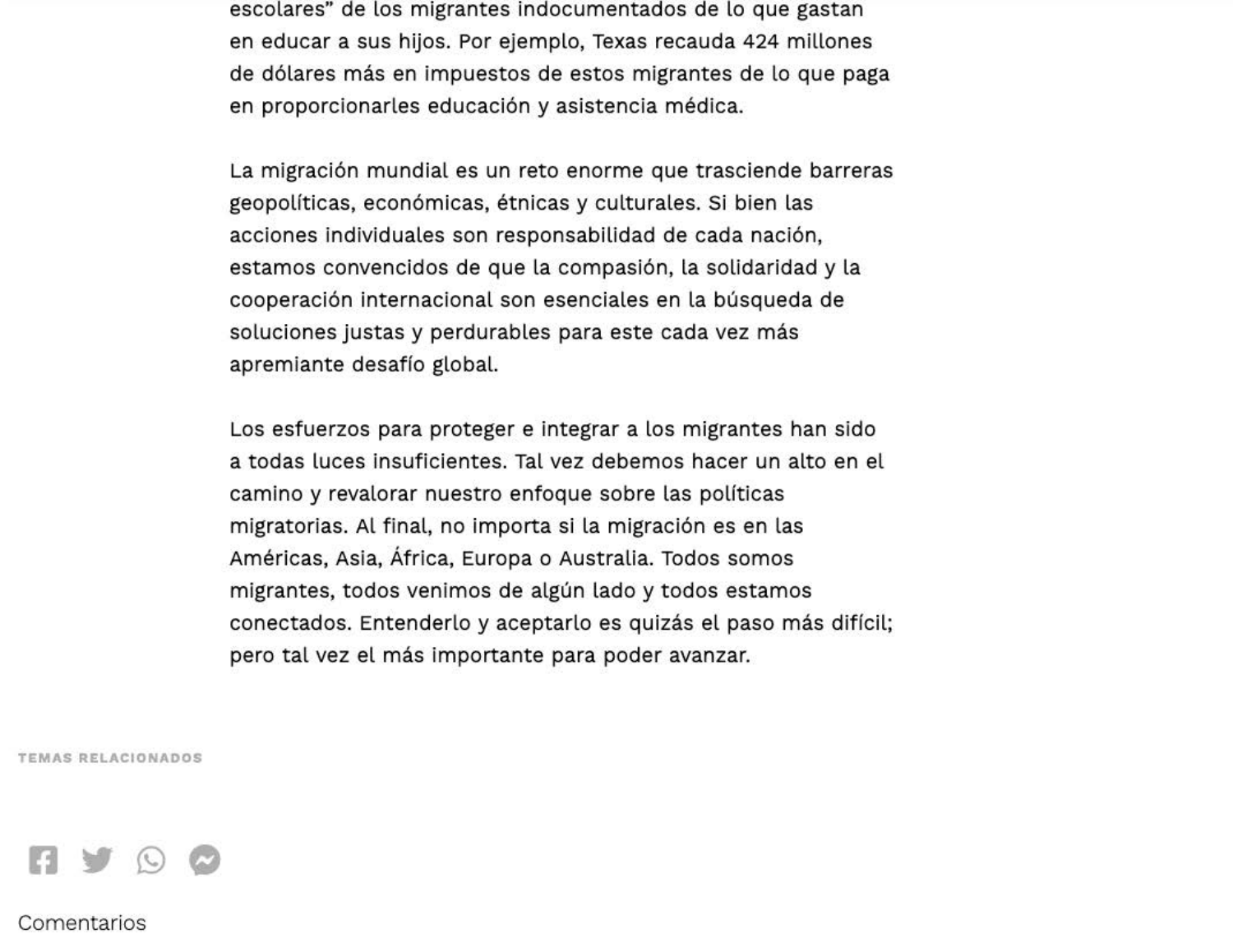#### We are all migrants. We all come from somewhere. Omar Vidal and Richard C. Brusca *El Universal* 6 February 2021

English Translation

Migration is as old as our species. The need to migrate transcends political boundaries, which reflect only the aftermath of the last invasion. It transcends war and other conflicts. And it transcends borders that do not reflect the intricate web of life, families, communities, and human populations.

Most people migrate by instinct, for self-preservation, because their lives are at risk. They migrate by any means they can, even walking hundreds of miles. Migration may be legal or illegal, depending on the window through which it is viewed. Most migrants are so desperate, they are willing to die trying. Young people migrate first, seeking a better future for themselves and their children. Many remain on the roadsides, mostly the very young and the very old.

Migrants do not come alone; they bring incalculable benefits with them. They bring sustenance that nurtures human values, diversity, society, culture, science, and the economy. They enrich the nations to which they arrive, even if they have not been invited. We have researched and written about migrants and indigenous peoples of Mexico and Central America; and one of us has spent time volunteering at migrant shelters and immigration legal clinics in Arizona. We want to share our point of view on Latin American migrants who arrive undocumented in the United States.

We do so in the hope of contributing to a renewed, more humane, compassionate, and informed immigration debate. A debate that acquires even greater relevance now that the president and vice president of the United States are, essentially, migrants. Joe Biden is of French ancestry and his great-great-great-grandfather emigrated from England to Maryland in 1822. Kamala Harris is the daughter of an Indian mother and a Jamaican father.

The United States is a nation of migrants. It always has been and always will be. The first migrants arrived from the United Kingdom and gave rise to the birth of the country. From that day on, migrants have come from many countries. And they have all contributed to, and are now part of the great American Dream. In 1850 there were 2.2 million immigrants in the United States; in 2018 there were almost 45 million and one in seven residents had been born abroad. It is estimated that, by 2065, one in three Americans will be an immigrant or have immigrant parents—Hispanics will make up 24% of that population.

The vast majority of migrants who cross the northern border of Mexico go to the United States fleeing economic and social hardships in their countries of origin; further aggravated by climate change and environmental destruction. They come in search of safety, work, and dignity. Some Central American nations—Honduras, Guatemala, and El Salvador in particular—are suffering tragic economic conditions, and the crime and violence that hopeless poverty engenders (in no small measure caused by a long history of meddling by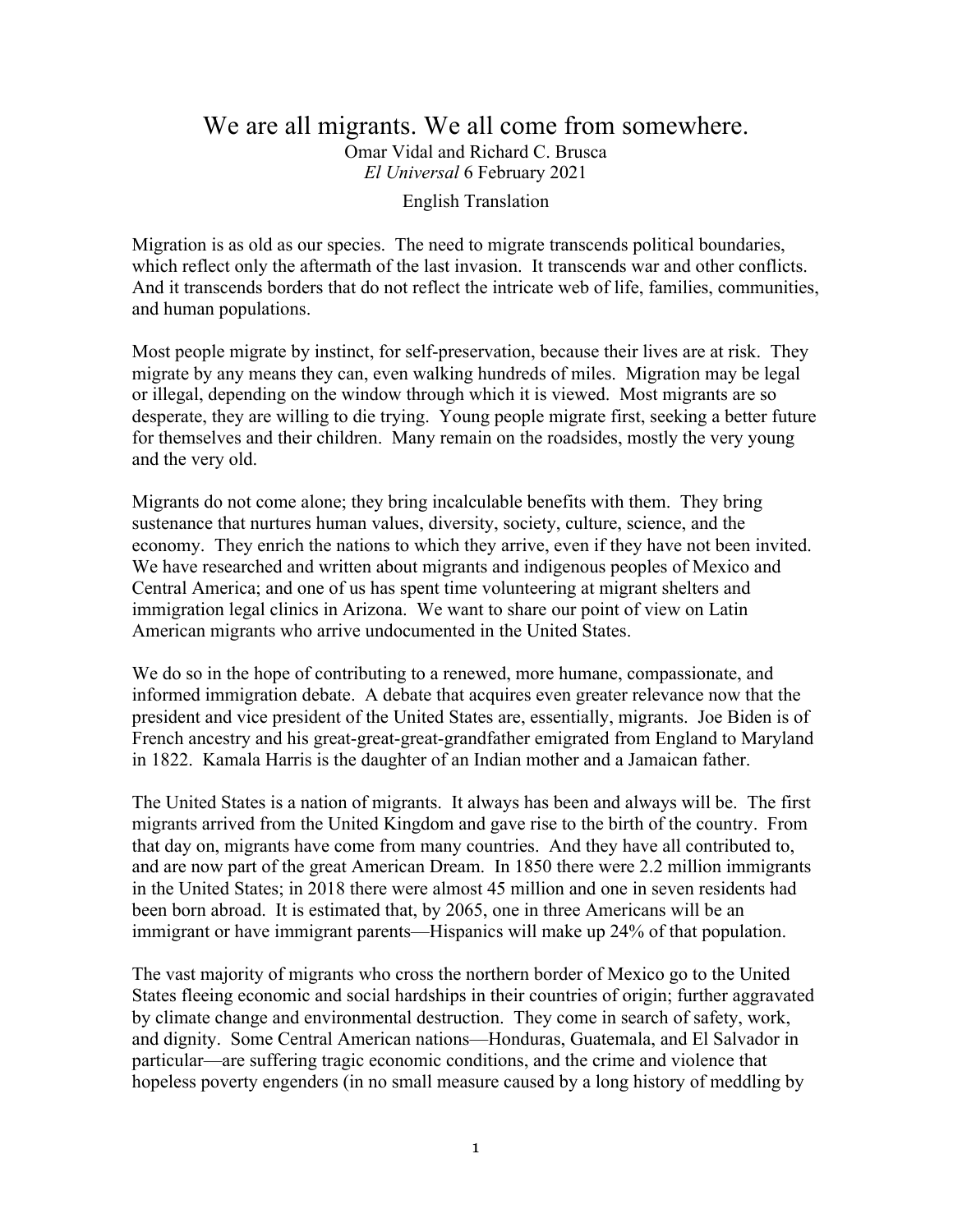the United States, beginning with the infamous Banana Wars of 1899, and right up to modern times).

Most migrants crossing the US-Mexico border are families broken by organized crime or government repression. They are children, young and old, who bear the harrowing traumas of forced migration. They are the displaced of the 21st century who come to the United States with nothing but hope of a better life. They are refugees, even if they are not officially given that status. They work as laborers and peasants, gardeners and electricians, domestic workers, cooks and waiters.

Congress and the courts of the United States long ago determined that all residents have the right to essential social services, such as emergency medical care and education for their children. This applies to everyone, regardless of race, nationality, sexual preference, religious belief, or immigration status. These are some of the fundamental human rights that forged the nation.

It is a myth that undocumented migrants hurt the American economy. The truth is that they contribute enormously to the economic growth of the country. They benefit consumers by lowering the prices of goods and services, and they generally contribute far more in taxes than they receive in government services. Legalizing undocumented migrants would increase their income, promote greater consumption, and increase the gross domestic product of the United States.

Undocumented migrants pay income, sales, and property taxes, just as legal residents do. Between 50% and 75% of them pay Social Security and Medicare taxes (a government-run program that provides health care to the elderly and others in need). The Internal Revenue Service (IRS) estimates that six million undocumented migrants file tax returns each year.

It is also a myth that undocumented migrants are a burden on America's education system. Two million of them are school-age children, less than 4% of the 54 million school-age children nationwide. Their education is paid for by state and local taxes paid by their parents. Most states collect far more taxes from undocumented migrants than they spend on educating their children. For example, Texas collects \$424 million more in taxes from these migrants than it pays to provide them with education and health care.

Worldwide, migration is a huge challenge that transcends geopolitical, economic, ethnic, and cultural barriers. While individual actions are the responsibility of each nation, we are convinced that compassion and international cooperation are essential in the search for just and lasting solutions to this ever-growing global challenge.

Efforts to protect and integrate migrants have clearly been insufficient. Perhaps we need to pause; reexamine our approach to immigration policies. In the end, it doesn't matter whether a migration is in the Americas, Asia, Africa, Europe, or Australia. We are all migrants, we all come from somewhere, and we are all connected. Understanding and accepting this is perhaps the most difficult step; but it may be the most important in order to move forward.